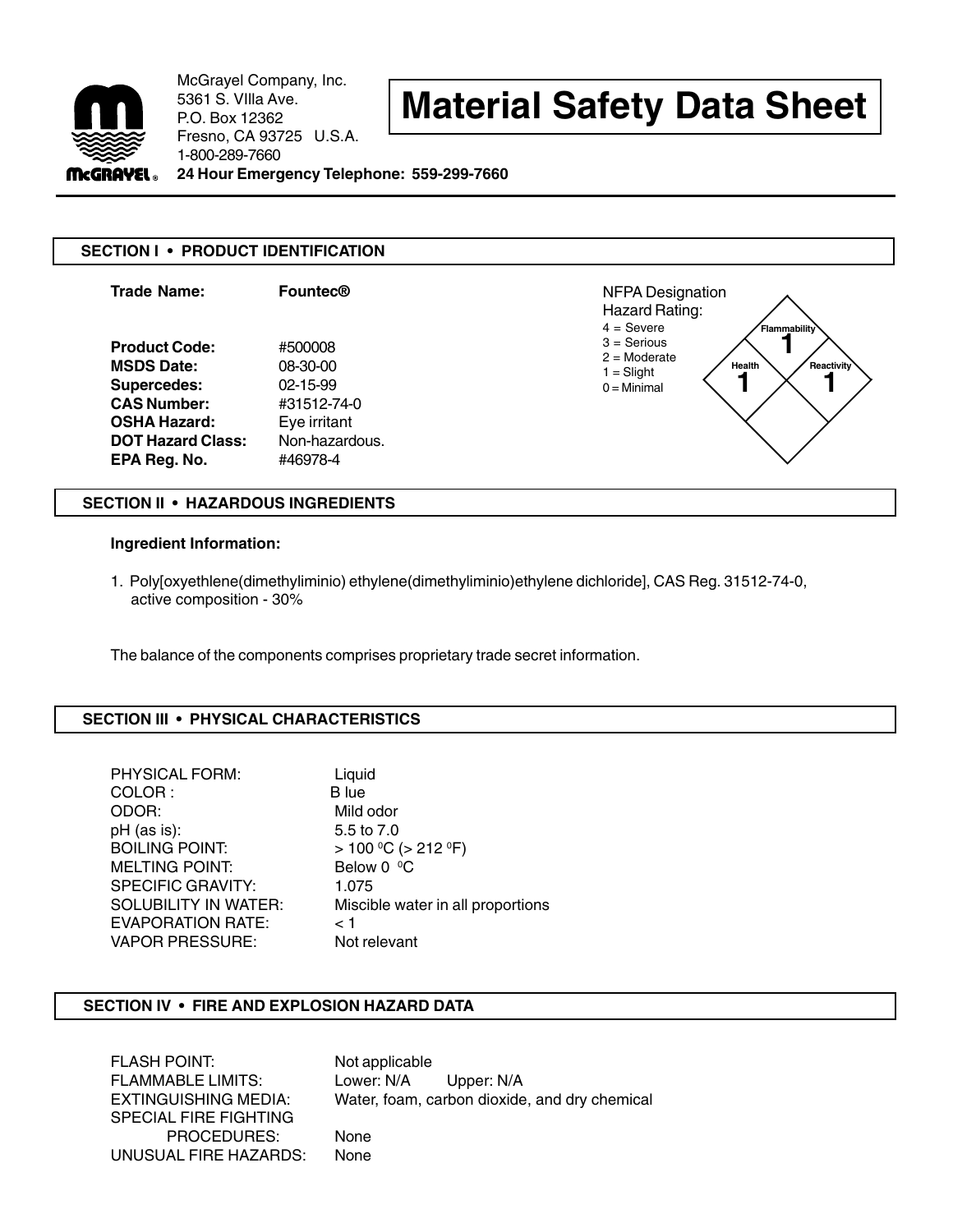#### **SECTION V • REACTIVITY DATA**

| STABILITY:<br><b>INCOMPATIBILITY:</b>  |                                                                                                                                                                                                               |                                                                                                                      | Stable                                                                                                                                                |  |
|----------------------------------------|---------------------------------------------------------------------------------------------------------------------------------------------------------------------------------------------------------------|----------------------------------------------------------------------------------------------------------------------|-------------------------------------------------------------------------------------------------------------------------------------------------------|--|
|                                        | <b>HAZARDOUS DECOMPOSITION</b><br>PRODUCTS:                                                                                                                                                                   |                                                                                                                      | None known                                                                                                                                            |  |
|                                        | <b>HAZARDOUS POLYMERIZATION:</b>                                                                                                                                                                              |                                                                                                                      | Will not occur.                                                                                                                                       |  |
| <b>SECTION VI • HEALTH HAZARD DATA</b> |                                                                                                                                                                                                               |                                                                                                                      |                                                                                                                                                       |  |
|                                        | ROUTE(S) OF ENTRY:                                                                                                                                                                                            |                                                                                                                      | Eye, Skin, Ingestion, Inhalation                                                                                                                      |  |
|                                        | HUMAN EFFECTS AND SYMPTOMS OF OVEREXPOSURE:                                                                                                                                                                   |                                                                                                                      |                                                                                                                                                       |  |
|                                        | Acute Effects Of Exposure:<br>Possible eye irritant. Minimal ocular irritation is expected. Irritation wil depend on<br>1. Eye Contact:<br>length of exposure, solution concentration and first aid measures. |                                                                                                                      |                                                                                                                                                       |  |
|                                        | 2. Skin Contact:                                                                                                                                                                                              | Non-irritating to the skin                                                                                           |                                                                                                                                                       |  |
|                                        | 3. Ingestion:                                                                                                                                                                                                 | No data is avaible on human ingestion. Based on information from animal studies,<br>no adverse effects are expected. |                                                                                                                                                       |  |
|                                        | 4. Inhalation:                                                                                                                                                                                                |                                                                                                                      | May cause irritation of muccous membranes and the lungs. Exposed individuals should<br>be monitored for respiratory distress, bronchitis or pneumonia |  |
|                                        | Chronic Effects Of Exposure:                                                                                                                                                                                  |                                                                                                                      | The effects from chronic exposure to Algatec have not been fully evalutated. Algatec has                                                              |  |

ave not been fully evalutated. Algatec has tested negative in both animal and human sensitization tests. In vitro mutagenicity tests on **Fountec** have been negative. Birth defects are unlikely, animal tests were negative.

| CARCINOGENICITY:          | No data is available |
|---------------------------|----------------------|
| <b>MEDICAL CONDITIONS</b> |                      |
| AGGRAVATED BY EXPOSURE:   | None known           |
|                           |                      |

EXPOSURE LIMITS: Not established for this product.

#### **FIRST AID MEASURES:**

- EYE CONTACT: Flush immediately with copious amount of tap water or normal saline (minimum of 15 minutes). Take exposed individual to a health care professional, preferably an opthamolgist, for further evaluation.
- SKIN CONTACT: Wash exposed area with plenty of soap and water. Repeat washing. Remove contaminated clothing and wash thoroughly before reuse. If irritation persists, consult a health care professional.
- INGESTION: DO NOT INDUCE VOMITING. Rinse mouth with copious amounts of water or milk, first. Irrigate the esophagus and dilute stomach contents by slowly giving one (1) to two (2) glasses of water or mild. Avoid giving alcohol or alcohol related products. In cases where the individual is semi-comatose, comatose or convulsing, DO NOT GIVE FLUIDS BY MOUTH. In case of intentional ingestion of the product seek medical assistance immediately; take individual to nearest medical facility.
- INHALATION: Move the exposed individual to fresh air. If individual is cyanotic or has difficulty breathing administer oxygen, if available. Treat symptoms.